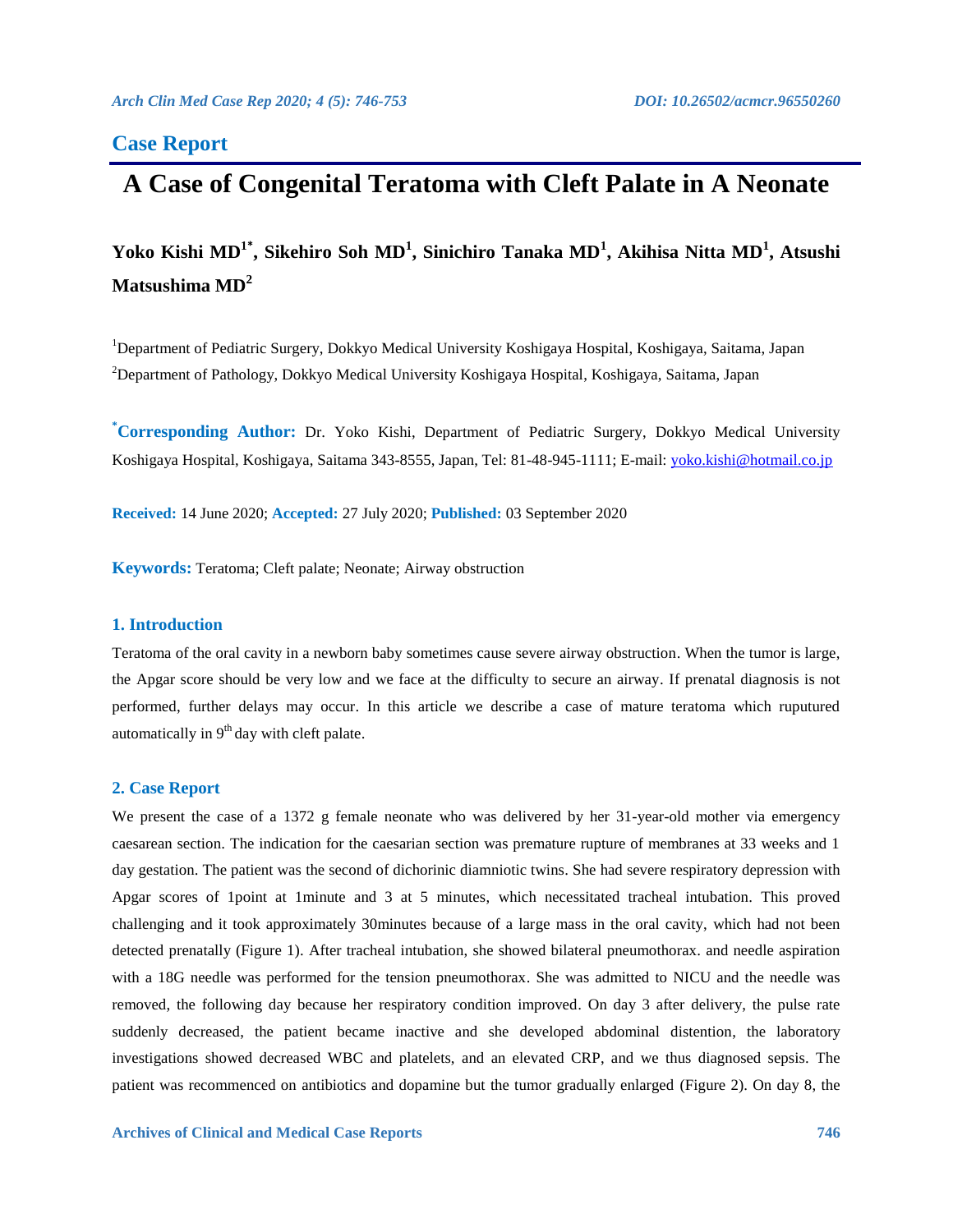mass became necrotic and it spontaneously fell off (Figure 3). Pathological examination showed a mature teratoma (Figure 4). The patient was then transferred to another pediatric hospital for treatment of acute renal failure that developed. On day 14, she underwent surgery for a patent ductus arteriosus. Subsequently, at 113 days postdelivery(modified 49 weeks and 2 days), the patient was discharged with a gastric tube and Hotz's plate in situ because a cleft palate was discovered where the tumor had been located (Figure 5). When the patient was 11months and 20 days old, the cleft palate was repaired using Furlow technique (Figure 6). In addition, she had a sebaceous gland nevus on the right of her head which was removed at the same time. After surgery the patient was able to orally ingest food and no longer required nasal tube feeding.



**Figure 1:** Appearance at birth.



**Figure 2:** The tumor on day 3 after delivery.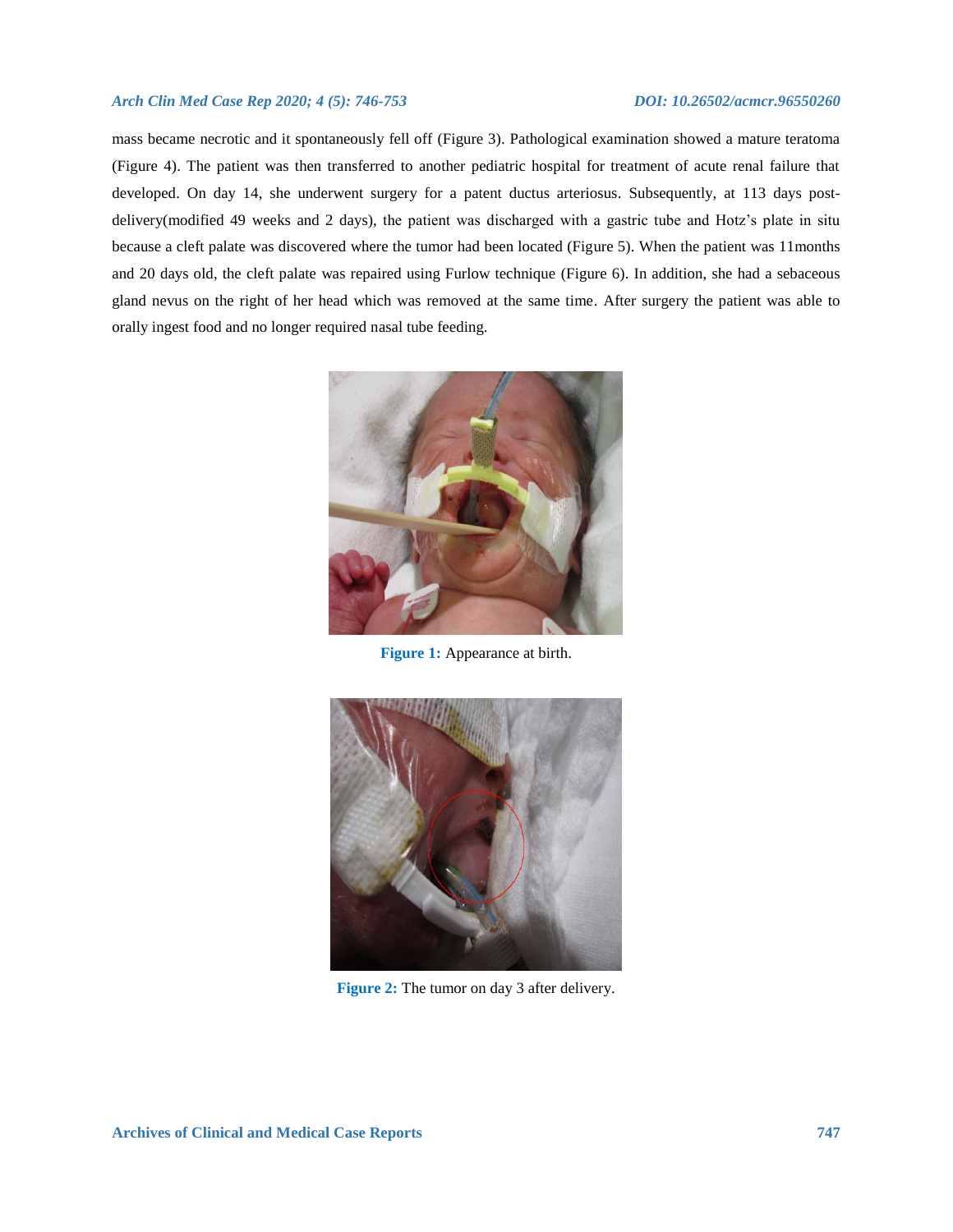

**Figure 3:** (A) The appearance of the tumor on day 7 after delivery. (B) lateral view.



**Figure 4:** (A) H-E stain x40 Stratified squamous epithelium and hair follicles. (B) H-E stain x100 fat tissue.



**Figure 5:** (A)MRI findings before operation sagittal view. (B) frontal view.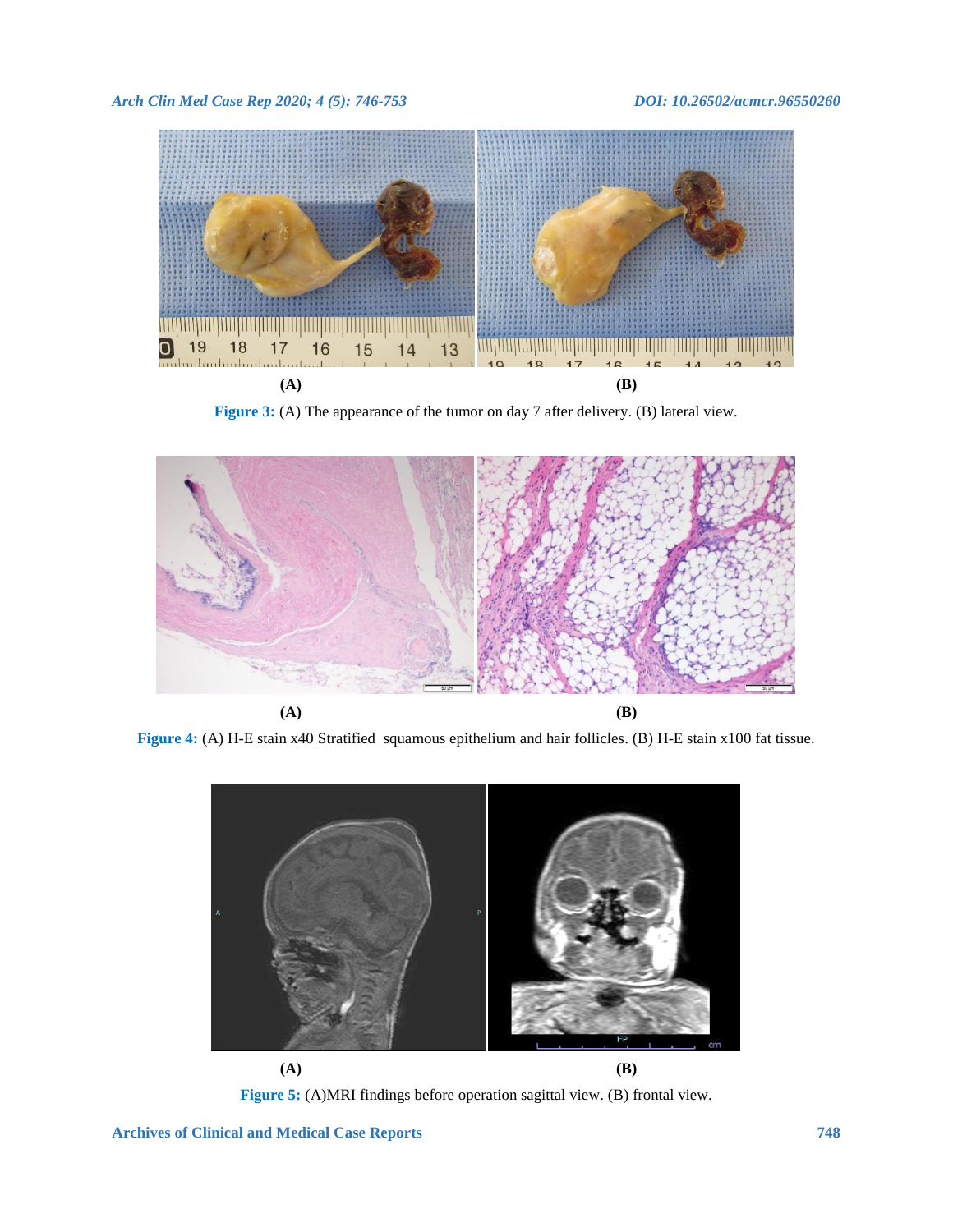

**(A) (B) Figure 6:** (A) cleft palate before operation. (B) view of after Furlow procedure.

# **3. Discussion**

The occurrence of teratoma in the oral cavity, and particularly on the hard palate is relatively rare. Only 23 cases have been reported in the English medical literature (Table 1) [1-21]. Other sites where teratomas are found include the posterior nasopharynx, upper lip and nose, soft palate, and tonsil. Pathologically, there are four types of teratomas: dermoid cyst, teratoid cyst, true teratoma, and an epignathus as described by Arnold in 1870 [22]. A dermoid cyst is lined by epithelial element composed of ectodermal and mesodermal cells. Teratoid cysts are composed of all three germ layers but are poorly differentiated, while true teratomas consist of three welldifferentiated germlayers. Lastly an epignathus is an oral tumor with developmental fetal organs and limbs. Our case was diagnosed as a true teratoma, which consisted of a mature squamous cell layer, fatty tissue, and hair-like parts with a lot of melanin staining, and most of these layers were necrotic. A cleft palate is the malformation most associated with teratoma's with an incidence of 6-20% [15, 23]. This indicates the possibility that the cause is of the cleft is mechanical obstruction caused by the tumor preventing closure of the palatal shelves. Other accompanying malformations are cardiac deformities such as atrial and ventricular septal defects. We found 21 reports that detailed 23 cases of neonatal teratomas arising from the hard palate that were combined with a cleft palate (Table1) [1-21]. Jadhav [24] reported that teratomas occur in females more than in males with a ratio of 3:1, but in cases where the tumor originated in the hard palate, the ratio was 14:9. There is one report that described this condition in twins.

| Case                 | Gender | Size(cm)       | <b>Ultrasound</b> | <b>Histopathology</b>                       |
|----------------------|--------|----------------|-------------------|---------------------------------------------|
|                      |        |                | before delivery   |                                             |
| Strachen $(1930)$    | Female | $9.5 \times 8$ | no sign           | Cartilage, muscle lymphoid                  |
| <b>Bennet</b> (1970) | Male   | $\Omega$       | no sign           | Teratoma(three germinal layers)             |
| Wilson               | Female | $20 \times 18$ | -                 | elements,<br>muscle,<br>Teratoma<br>(neural |
| &Gehweiler(1970)     |        |                |                   | cartilage, hair, bone)                      |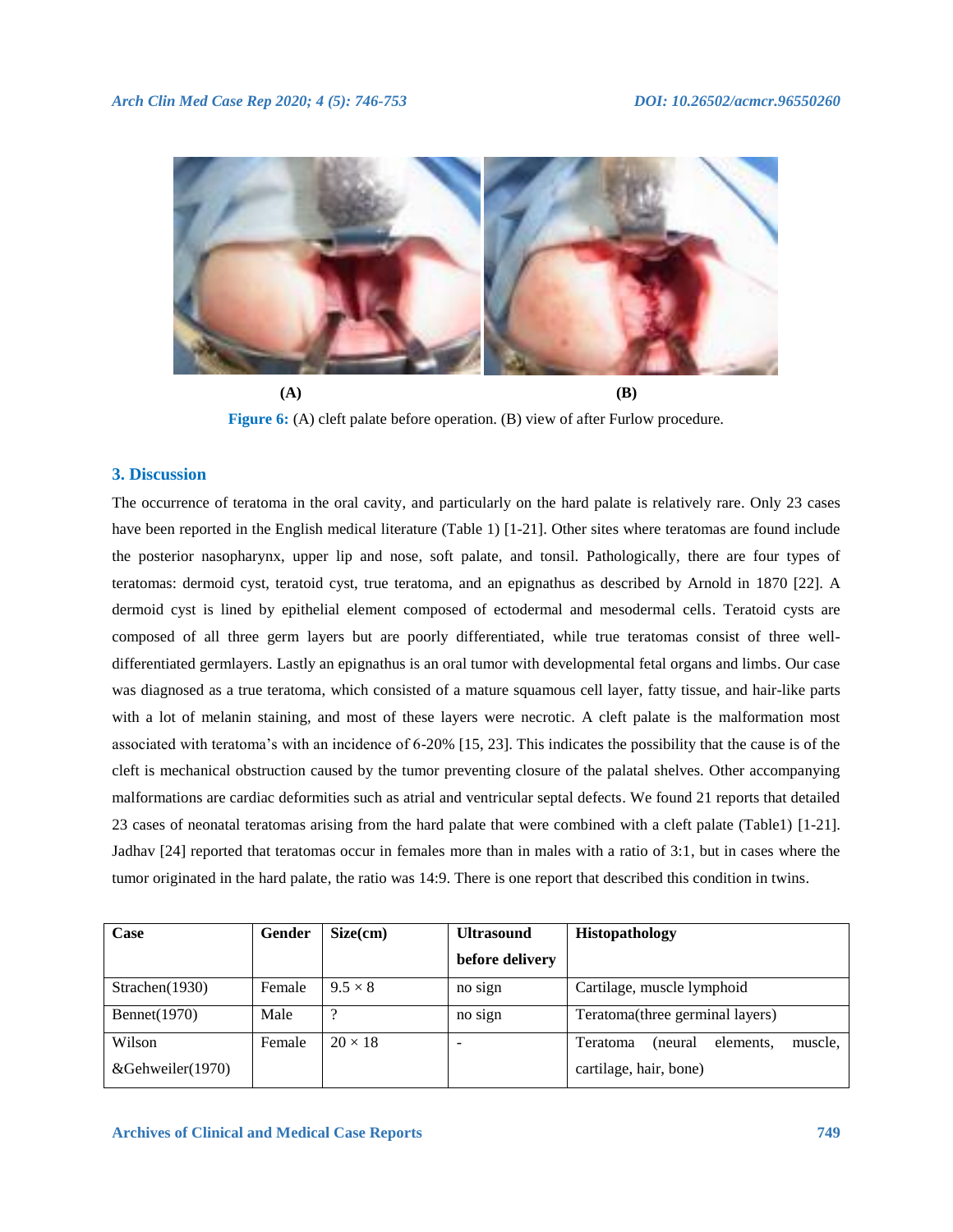| Hatzihaberies(1978) | Male   |                              | 38w            | Mature teratoma (three germinal layers)   |
|---------------------|--------|------------------------------|----------------|-------------------------------------------|
| Kaplan(1980)        | Male   | $10 \times 8 \times 5,790$ g | 27w            | Mature teratoma (neural, cartilage, bone) |
| Chavenak(1984)      | Female | $9.2 \times 7.9$             | 32             | Immature teratoma                         |
|                     |        | $12 \times 10$               | 36             |                                           |
| Zakaria(1986)       | Female | $\overline{\mathcal{L}}$     |                | Teratoma(three germinal layers            |
|                     |        |                              |                |                                           |
| Ang(1990)           | Male   | 7.3                          | 35w            | immature teratoma                         |
| Levine $(1990)$     | Female | $4.6 \times 8.4 \times 11.3$ | 36w(normal     | Teratoma(varying<br>degree<br>of          |
|                     |        |                              | until17w)      | differentiation)                          |
| Smith $(1993)$      | Female | $\overline{4}$               | 29w            | Immature glial tissue, central vertebra-  |
|                     |        |                              |                | like bodies.Neural, cartilage, smooth and |
|                     | Female | 2                            | 18w            | skeletal<br>muscle, ciliated<br>gladulae  |
|                     |        |                              |                | epithelium                                |
| Ekici $(1996)$      | Male   | $9 \times 11 \times 13$      | $23w+$         | Benign teratoma                           |
| Wakhlu(2000)        | Male   | $2 \times 2$                 | $\blacksquare$ | Mature teratoma                           |
| Cay(2004)           | Male   | $6 \times 4$                 | $\frac{1}{2}$  | (neural, squamous<br>teratoma<br>mature   |
|                     |        |                              |                | epithelium adipose tissue bone)           |
| Lionel(2004)        | Female | $11 \times 6.7 \times 9.7$   | 32w            | Benign teratoma(three germinal layers)    |
| Noguchi(2005)       | Female | $\gamma$                     | $\equiv$       | Hamartoma of tongue                       |
| Halterman(2006)     | Male   | $12 \times 6 \times 5$       | 28w            | Benign teratoma(three germinal layers)    |
| Jie He(2010)        | Male   | $\overline{4}$               | unremarkable   | Benign teratoma                           |
|                     | Female | 2.5                          | no sign        | Benign teratoma                           |
| Mirshemirani        | Female | $6 \times 4 \times 3$        | normal         | Mature teratoma(adipose tissue tooth      |
| (2010)              |        |                              |                | mucin secreting glands neural skeletal    |
|                     |        |                              |                | muscle)                                   |
| Chanhan(2011)       | Female | $20\times16\times8$          | $\blacksquare$ | Benign teratoma(three germinal layers)    |
| Kandukuri(2016)     | Female | $17\times11\times6$          | No Sign at 8   | Teratoma (Three germinal layers)          |
|                     |        |                              | weeks          |                                           |
| Veyssiere(2016)     | Female | $1.7 \times 1.5 \times 3.8$  | no sign        | Benign mature teratoma                    |
| Our case(2020)      | Female | $5 \times 2$                 | no sign        | Mature teratoma                           |

**Table 1:** Congenital teratomas.

Since 1970, pregnant women undergo regular prenatal ultrasound screening from about 12 weeks gestation. in addition, since 2000s, standardization of fetal measurements is recommended, and highly accurate early fetal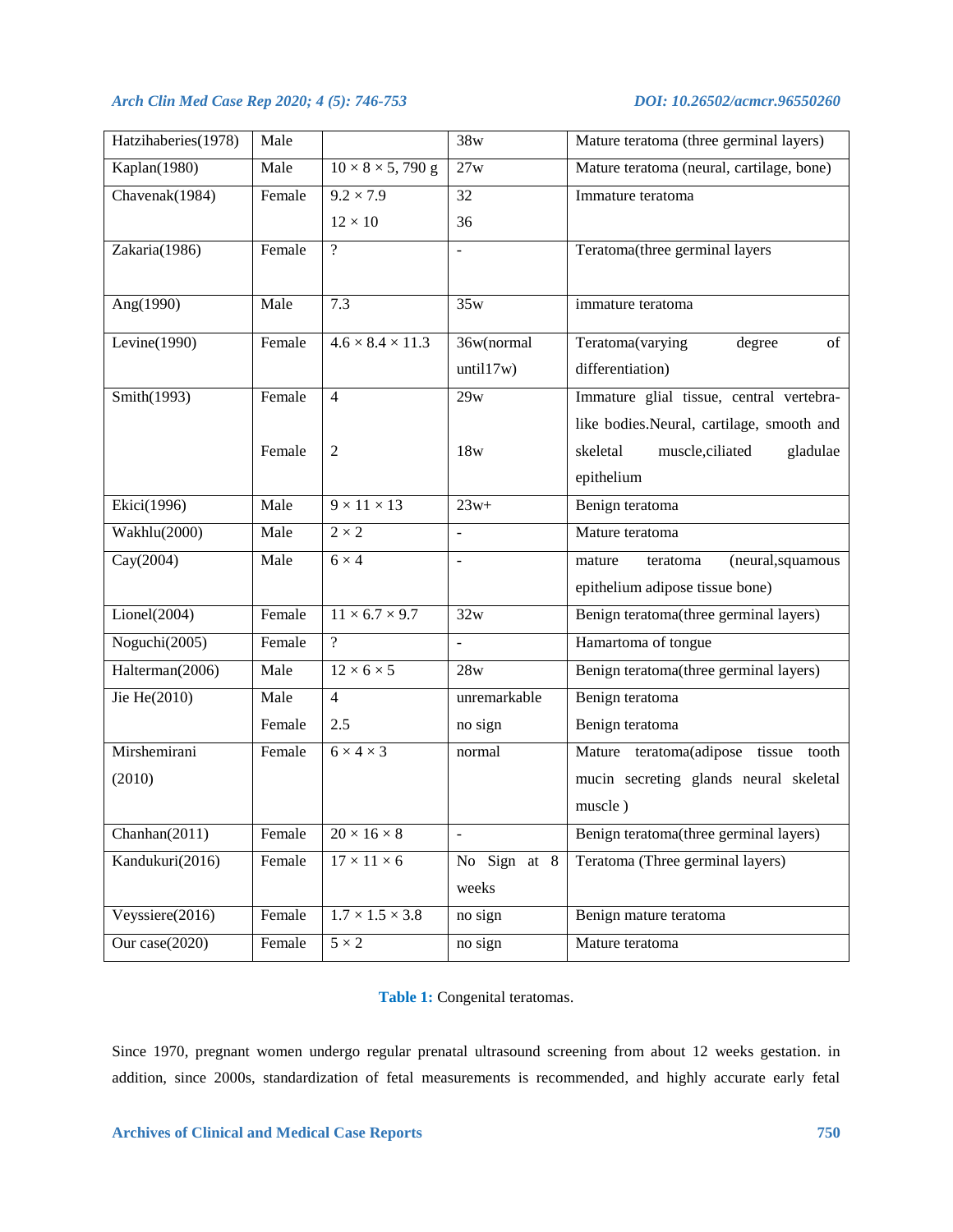screening became available. Only 8 out of the 23 cases detected a mass in the prenatal period. Levine [9] reported that a sonograph that was performed at 17 weeks did not show any masses, but after birth, a 4.6 cm  $\times$  8.4 cm  $\times$  11.3 cm sized mass was found. In addition, Smith [10] reported that screening performed at 9 weeks did not detect any abnormalities, but then at 29 weeks he found a 4cm mass, and in another case he found a The other case he found 2 cm mass at 18 weeks gestation. The size of the detected tumor was not significantly different at the average of 8.75 cm an average of 8.4 cm. Smith [10] explained he could detect the 2 cm mass at only  $18<sup>th</sup>$  weeks gestation, so it depends on the each sonography technique whether the mass will be detected or not. However, as a result of significant developments in ultrasonography, most technicians can detect masses that are larger than 9 cm size. Chervenak [6] explained that they recognized the size of tumor was  $9.2 \text{ cm} \times 7.9 \text{ cm}$  at 32 weeks gestation, and it had become 12 cm  $\times$  10 cm at 36 weeks. Because we do not know the growth rate of the mass, we should observe the growth carefully, in order to prepare for the respiratory problems, because most difficult complications are related to air-way obstruction in neonates. Ultrasounds at 15-17 weeks usually detect the abnormality if the fetus had a big mass in the oral cavity. In our case, she was a twin, which made it more challenging to discover the mass. The severity of respiratory distress correlates with the size of the teratoma. Kontopoulos [24] reported on the successful intrauterine treatment of an oral teratoma using YAG laser, and after surgery, the baby was born without any complications. To prevent respiratory problems after birth, intrauterine surgery is considered as an important treatment modality.

In our case the mass was not detected prenatally, so intrauterine operation was not considered. Although the mass grew daily after birth. it eventually spontaneously necrosed and fell off, as reported in other cases. Recurrence is the most common complication in cases like our case. April [25] reported that inadequate resection of the tumor causes recurrence, and this complication is detected by asymmetric elevation of serum AFP levels. Although the rate of recurrence is low, if it identified, complete excision is recommended. Furthermore, in the case of malignant teratomas, radiotherapy and chemotherapy are administrated after complete extirpation of the tumor [13], and regular examination of the hard palate and AFP level are recommended after this treatment.

# **4. Conclusion**

We presented the case of a1372 g female neonate who was delivered with a congenital teratoma that originated from the hard palate, which was associated with a cleft palate. The tumor spontaneously fell off. Because the most anticipated complication important consumption was recurrence, careful inspection and follow-up of the patient was required.

# **Ackowledgement**

We would like to thank Editage (www. editage. com) for English language editing.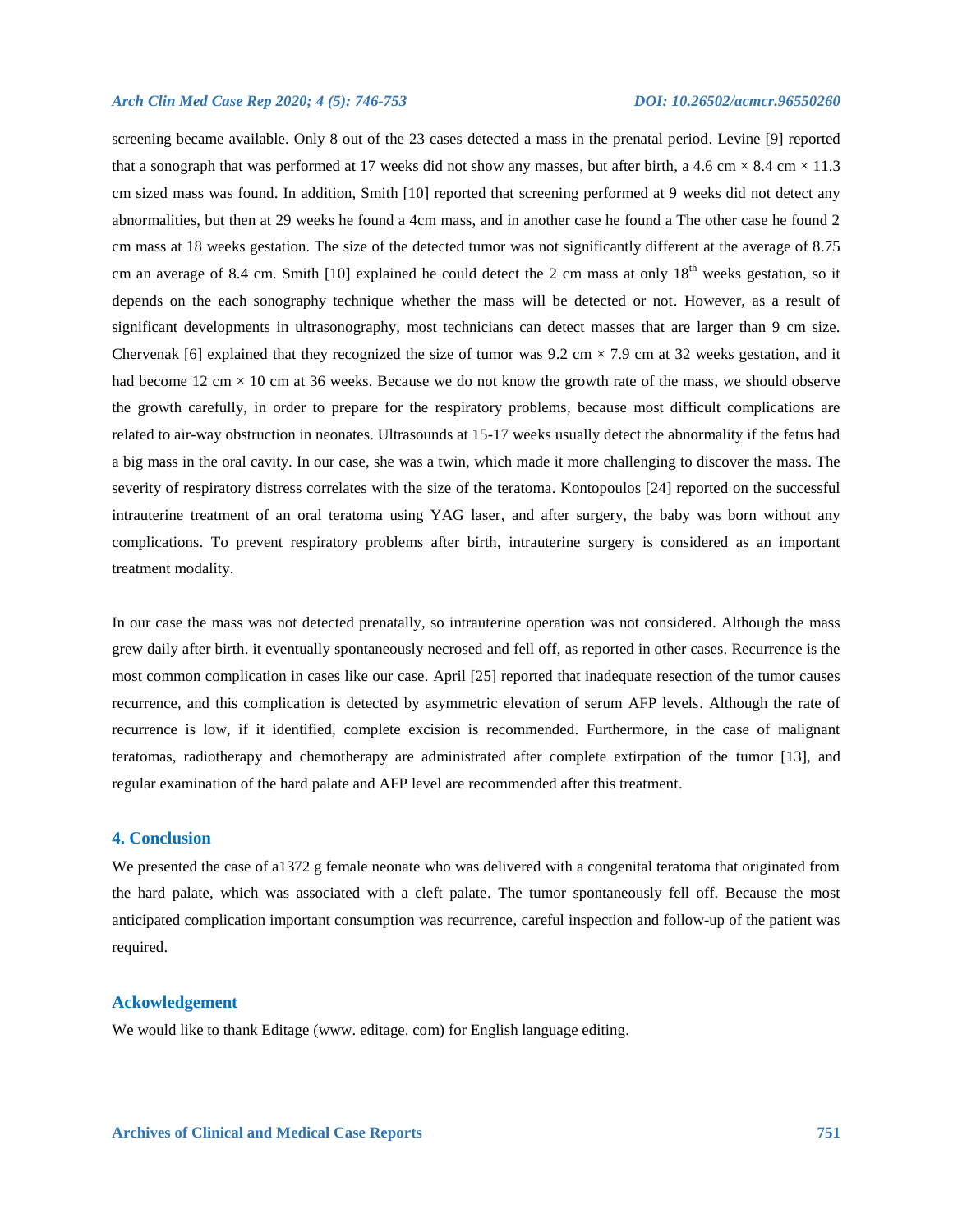### **References**

- 1. Strachan GI. Epignathus:a rare case foetal monstrosity. J Obstet Gynaecol Br Emp 37 (1930): 577-581.
- 2. Benntt JP. A case of epigunathus with long term survival. Br J Plast Surg Surg (1970): 360-364.
- 3. Wilson J, Gehweiler J. Teratoma of the face associated with a patent canal extending into the cranial cavity(Rathke's pouch)in a three-week-old child. JPediatr Surg 5 (1970): 349-359.
- 4. Hatzihaberis F, Stamatis D, Staurions D. Giant Epignathus. J Pediatr Surg 13 (1978): 517-518.
- 5. Kaplan C. Perlmutter S. Molinoff S. Epignathus with placental hydrops. Arch Pathol Lab Med 104 (1980): 374-375.
- 6. Chervenak FA, Tortora M, Moya FR, et al. Antenatal sonographic diagnosis of epigunathus. J Ultrasound Med 3 (1984): 235-237.
- 7. Zakaria MA. Epignathus(congenital teratoma of the hard palate): A case report. Br J Oral Maxillofac Sur 24 (1986): 272-276.
- 8. Ang AT, Ho NK, Ong CL. Giant epignathus with intracranial teratoma in a newborn infant. Australas Radiol 34 (1990): 358-360.
- 9. Levine AB, Alvarez M, Wedgewood J, et al. Contemporary Management of A Potentially Lethal Fetal Anomaly. Obstetrius & Gynecology 76 (1990): 962-967.
- 10. Smith NM, Chambers SE, Billson VR, et al. Oral teratoma(epignathus)with intracranial extension:areport of two cases. Prenat Diagn 13 (1993): 945-952.
- 11. Ekici E, Soysal M, Kara S, et al. Prenatal diagnosis of epignathus causing acute polyhydramnios. Acta Obstet Gynecol Scand 75 (1995): 498-501.
- 12. Wakhlu A, Wakhlu AK. Head and neck teratoma in children. Pediatr Surg Int 16 (2000): 333-337.
- 13. Cay A, Bektas D, Imamohlu M. Oral teratoma:a case report and literature review. Pediatr Surg Int 20 (2004): 304-308.
- 14. Lionel J, Valvoda M, Hadi K. Giant epigunathus-A case report. Kuwait J. 36 (2004): 217-220.
- 15. Noguchi T, Jinbu Y, Itoh H, et al. Epigunathus combined with cleft palate, lobulated tongue, and lingual hamartoma: Report of a case. Oral Surgery, Oral Medicine, Oral Pathology, Oral Radiology, and Endodontology 101(2006): 481-486.
- 16. Halterman SM, Igulada KN, Stelnicki EJ. Epigunathus:Large obstructive teratoma arising from the palate. The cleft palate-craniofacial J 43 (2006): 244-246.
- 17. Jie He, Wang Y, Zhu H, et al. Nasopharyngeal teratoma associated with cleft palate in newborn:report of 2 cases. Oral surg oral med oralpathol oralradiol endod 109 (2010): 211-216.
- 18. Mirshemirani A, Khaleghnejad A, Mohajerzadeh L, et al. Congenital nasopharyngeal teratoma in a neonate. Iran J Pediatr 21 (2011): 249-252.
- 19. Chanhaw DS, Guruprasad Y, Inderchand S. Congenital nasopharyngeal teratoma with a cleft palate:case report and a 7 year follow up. J. Maxillofac. Oral Surg 10 (2011): 253-256.